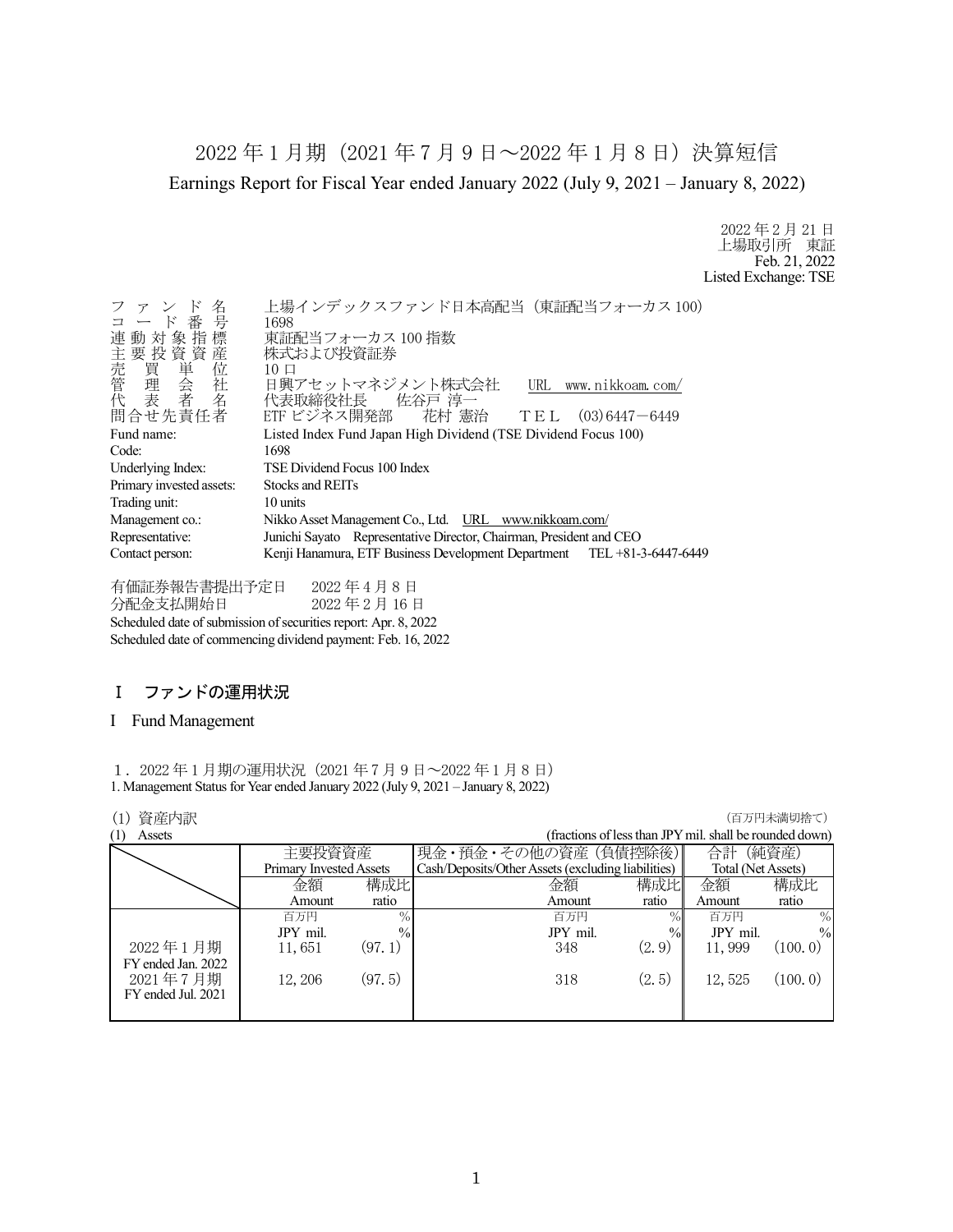#### (2) 設定・交換実績

#### (2) Creation and Exchange

|                                                      | 前特定期間末発行済口数<br>No. of Issued Units at End of<br>Previous Fiscal Period | 設定口数<br>No. of Units<br>Created<br>(②) | 交換口数<br>No. of Units<br>Exchanged<br>(③) | 当特定期間末発行済口数<br>No. of Issued Units at End of<br><b>Fiscal Period</b><br>$(①+②-③)$ |
|------------------------------------------------------|------------------------------------------------------------------------|----------------------------------------|------------------------------------------|-----------------------------------------------------------------------------------|
|                                                      | 千口                                                                     | 千口                                     | 千口                                       | 千口                                                                                |
|                                                      | '000 units                                                             | '000 units                             | '000 units                               | '000 units                                                                        |
| 2022年1月期                                             | 6,931                                                                  | 1,314                                  | 1,943                                    | 6, 302                                                                            |
| FY ended Jan. 2022<br>2021年7月期<br>FY ended Jul. 2021 | 7, 212                                                                 | 1,848                                  | 2, 129                                   | 6,931                                                                             |

#### (3) 基準価額

(3) Net Asset Value

|                                                      | 総資産<br>Total Assets<br>$\circledcirc$ | 負債<br>Liabilities<br>(②) | 純資産<br>Net Assets<br>$(\textcircled{3}(\textcircled{1}-\textcircled{2}))$ | 10 口当たり基準価額<br>((3)当特定期間末発行済口数)<br>$\times$ 10)<br>Net Asset Value per 10 units<br>$((\textcircled{3}/No. of Issued Units at End of Fiscal Period)\times10)$ |
|------------------------------------------------------|---------------------------------------|--------------------------|---------------------------------------------------------------------------|--------------------------------------------------------------------------------------------------------------------------------------------------------------|
|                                                      | 百万円                                   | 百万円                      | 百万円                                                                       |                                                                                                                                                              |
|                                                      | JPY mil.                              | JPY mil.                 | JPY mil.                                                                  | <b>JPY</b>                                                                                                                                                   |
| 2022年1月期                                             | 12, 121                               | 121                      | 11,999                                                                    | 19, 039, 1                                                                                                                                                   |
| FY ended Jan. 2022<br>2021年7月期<br>FY ended Jul. 2021 | 12,642                                | 117                      | 12,525                                                                    | 18,070.6                                                                                                                                                     |

#### (4) 分配金

(4) Dividend Payment

|                                | 10 口当たり分配金<br>Dividend per 10 units |
|--------------------------------|-------------------------------------|
| 2022年1月期<br>FY ended Jan. 2022 | 円<br><b>JPY</b><br>165              |
| 2021年7月期<br>FY ended Jul. 2021 | 130                                 |

(注)分配金は売買単位当たりの金額

\*Dividend per Trading Unit

2.会計方針の変更

2. Change in Accounting Policies

① 会計基準等の改正に伴う変更 無 ①Changes accompanying revision to accounting standards, etc. No

- ② ①以外の変更 無
- ②Changes other than those in ① No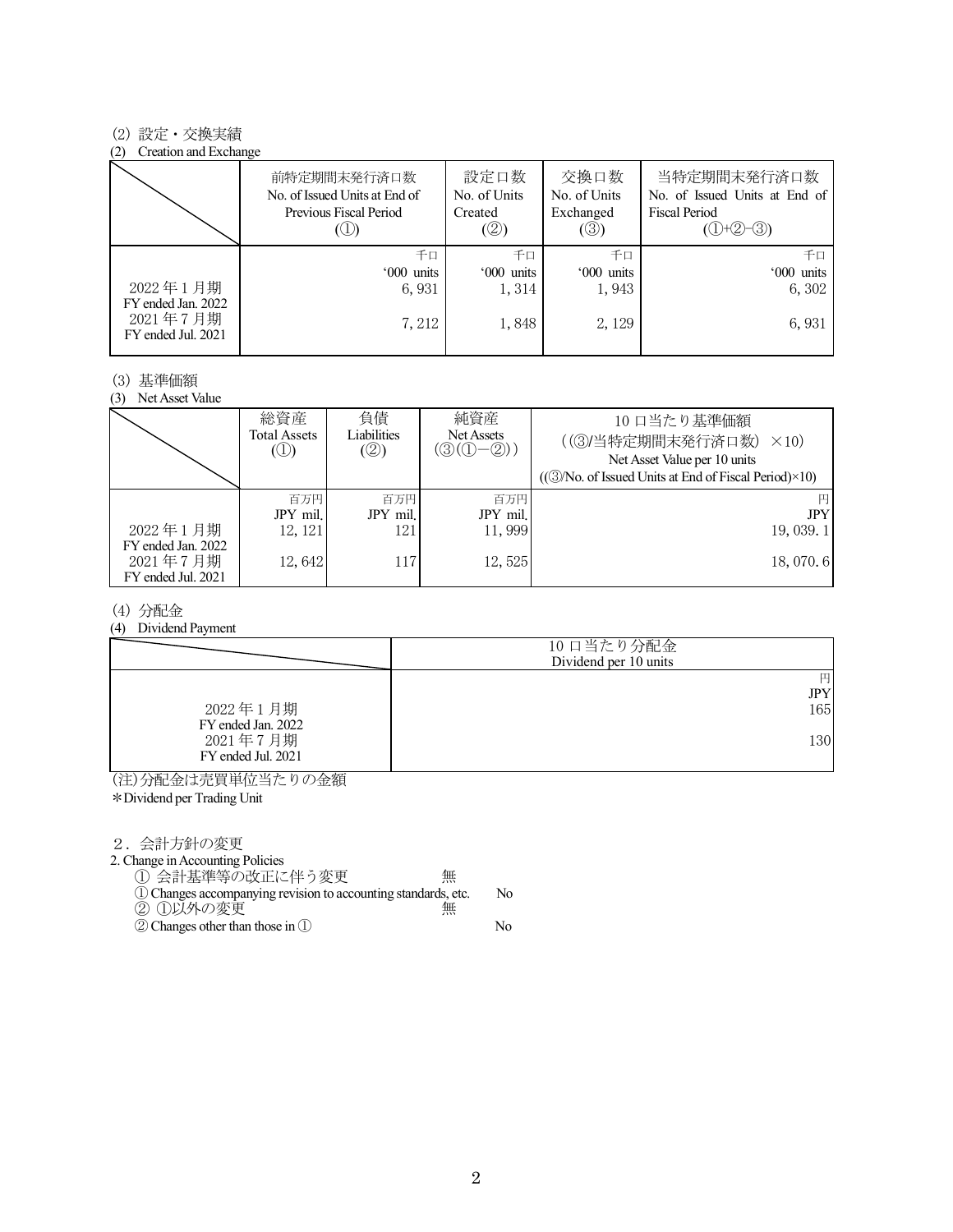#### Ⅱ 財務諸表等 Financial Statements

### (1)貸借対照表 Balance Sheet

|                                                       |                                                         | (単位:円) (Unit: JPY)                                        |
|-------------------------------------------------------|---------------------------------------------------------|-----------------------------------------------------------|
|                                                       | 前期<br>2021年7月8日現在<br>Prior period<br>As of Jul. 8, 2021 | 当期<br>2022年1月8日現在<br>Present period<br>As of Jan. 8, 2022 |
| 資産の部 Assets                                           |                                                         |                                                           |
| 流動資産 Current assets                                   |                                                         |                                                           |
| コール・ローン Call loans                                    | 288, 647, 456                                           | 256, 479, 661                                             |
| 株式 Stocks                                             | 11, 425, 476, 940                                       | 11, 444, 477, 520                                         |
| 投資証券 Investment securities                            | 781, 403, 900                                           | 206, 876, 950                                             |
| 派生商品評価勘定 Derivative evaluation<br>account             |                                                         | 3, 233, 400                                               |
| 未収入金 Accounts receivable                              | 48, 138, 900                                            | 100, 445, 770                                             |
| 未収配当金 Accrued dividend receivable                     | 94, 861, 585                                            | 110, 074, 114                                             |
| 前払金 Advance payments                                  | 4, 180, 000                                             |                                                           |
| 流動資産合計 Total current assets                           | 12, 642, 708, 781                                       | 12, 121, 587, 415                                         |
| 資産合計 Total assets                                     | 12, 642, 708, 781                                       | 12, 121, 587, 415                                         |
| 負債の部 Liabilities                                      |                                                         |                                                           |
| 流動負債 Current liabilities                              |                                                         |                                                           |
| 派生商品評価勘定 Derivative evaluation<br>account             | 6, 438, 800                                             | 477, 750                                                  |
| 前受金 Advances received                                 |                                                         | 3, 105, 000                                               |
| 未払金 Accounts payable-other                            | 782, 200                                                |                                                           |
| 未払収益分配金 Unpaid dividends                              | 90, 107, 290                                            | 103, 993, 378                                             |
| 未払受託者報酬 Trustee fee payable                           | 1,670,535                                               | 1, 645, 024                                               |
| 未払委託者報酬 Investment trust<br>management fee payable    | 7,684,579                                               | 7, 567, 259                                               |
| 未払利息 Accrued interest expenses                        | 222                                                     | 22                                                        |
| その他未払費用 Other accrued expenses                        | 10, 687, 838                                            | 5, 163, 777                                               |
| 流動負債合計 Total current liabilities                      | 117, 371, 464                                           | 121, 952, 210                                             |
| 負債合計 Total liabilities                                | 117, 371, 464                                           | 121, 952, 210                                             |
| 純資産の部 Net assets                                      |                                                         |                                                           |
| 元本等 Principal and other                               |                                                         |                                                           |
| 元本 Principal                                          | 7, 291, 759, 160                                        | 6, 630, 365, 708                                          |
| 剰余金 Surplus                                           |                                                         |                                                           |
| 期末剰余金又は期末欠損金(△)<br>Surplus (deficit) at end of period | 5, 233, 578, 157                                        | 5, 369, 269, 497                                          |
| (分配準備積立金)<br>Reserve for<br>distribution              | 269,608                                                 | 631, 644                                                  |
| 元本等合計 Total principal and other                       | 12, 525, 337, 317                                       | 11, 999, 635, 205                                         |
| 純資産合計 Total net assets                                | 12, 525, 337, 317                                       | 11, 999, 635, 205                                         |
| 負債純資産合計 Total liabilities and net<br>assets           | 12, 642, 708, 781                                       | 12, 121, 587, 415                                         |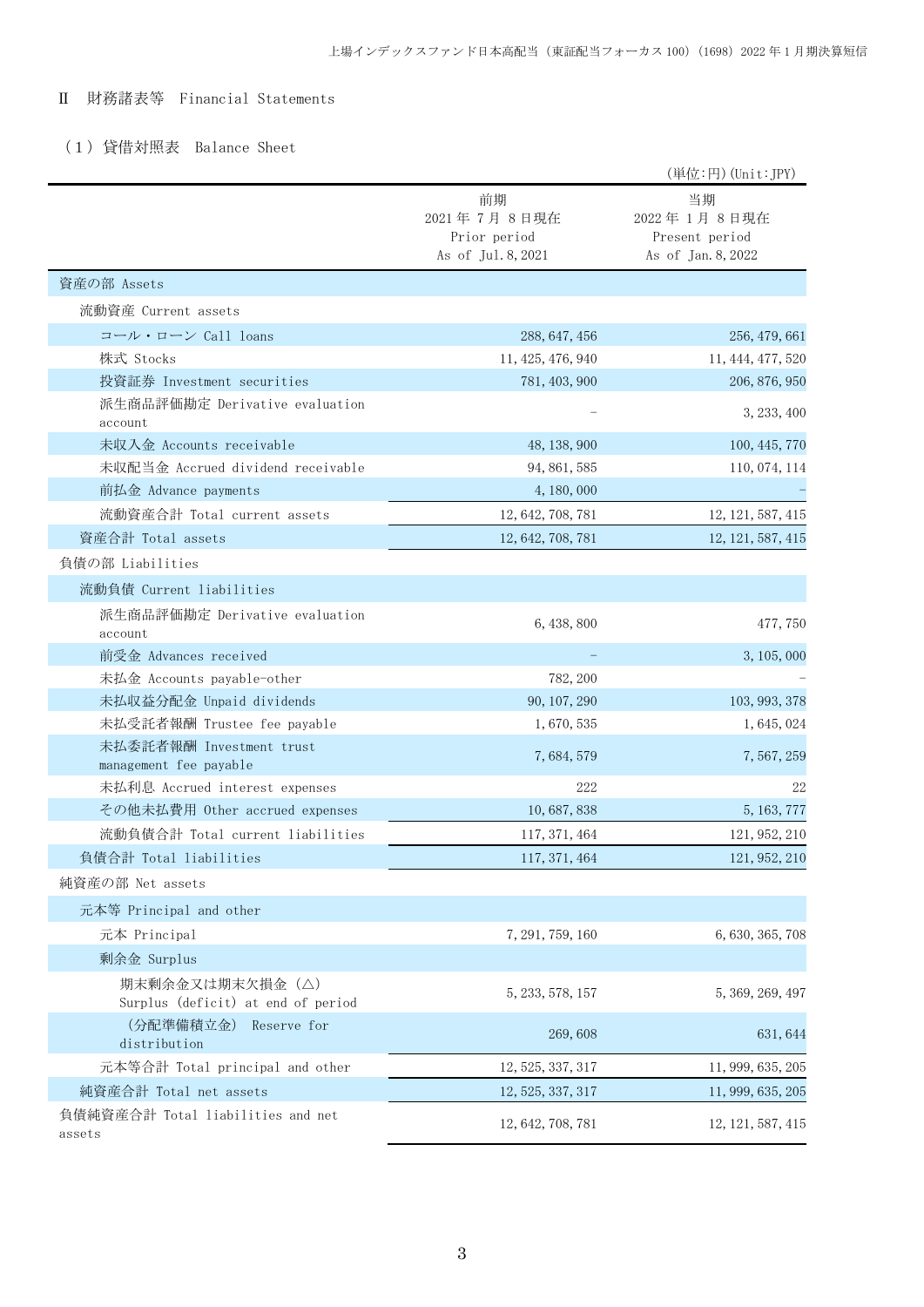# (2)損益及び剰余金計算書 Statement of Income and Retained Earnings

|                                                                                                                           |                                                                                                | (単位:円) (Unit:JPY)                                                                                |
|---------------------------------------------------------------------------------------------------------------------------|------------------------------------------------------------------------------------------------|--------------------------------------------------------------------------------------------------|
|                                                                                                                           | 前期<br>2021年1月9日<br>自<br>至<br>2021年7月8日<br>Prior period<br>From Jan. 9, 2021<br>to Jul. 8, 2021 | 当期<br>2021年7月9日<br>目<br>至<br>2022年1月8日<br>Present period<br>From Jul. 9, 2021<br>to Jan. 8, 2022 |
| 営業収益 Operating revenue                                                                                                    |                                                                                                |                                                                                                  |
| 受取配当金 Dividends income                                                                                                    | 211, 644, 577                                                                                  | 227, 832, 314                                                                                    |
| 受取利息 Interest income                                                                                                      |                                                                                                | 35                                                                                               |
| 有価証券売買等損益 Profit and loss on<br>buying and selling of securities and other                                                | 1, 341, 343, 294                                                                               | 566, 647, 380                                                                                    |
| 派生商品取引等損益 Profit and loss on<br>dealing of derivatives                                                                    | 7, 915, 950                                                                                    | 9, 936, 550                                                                                      |
| その他収益 Other revenue                                                                                                       | 265                                                                                            | 68                                                                                               |
| 営業収益合計 Total operating revenue                                                                                            | 1, 560, 904, 086                                                                               | 804, 416, 347                                                                                    |
| 営業費用 Operating expenses                                                                                                   |                                                                                                |                                                                                                  |
| 支払利息 Interest expenses                                                                                                    | 7,959                                                                                          | 25,731                                                                                           |
| 受託者報酬 Trustee fee                                                                                                         | 3, 282, 928                                                                                    | 3, 371, 035                                                                                      |
| 委託者報酬 Investment trust management fee                                                                                     | 15, 101, 749                                                                                   | 15, 507, 046                                                                                     |
| その他費用 Other expenses                                                                                                      | 5, 079, 287                                                                                    | 5, 191, 508                                                                                      |
| 営業費用合計 Total operating expenses                                                                                           | 23, 471, 923                                                                                   | 24, 095, 320                                                                                     |
| 営業利益又は営業損失 (△) Operating income<br>$(\text{loss})$                                                                        | 1, 537, 432, 163                                                                               | 780, 321, 027                                                                                    |
| 経常利益又は経常損失 (△) Ordinary income<br>$(\text{loss})$                                                                         | 1, 537, 432, 163                                                                               | 780, 321, 027                                                                                    |
| 当期純利益又は当期純損失 (△) Net income<br>(loss)                                                                                     | 1, 537, 432, 163                                                                               | 780, 321, 027                                                                                    |
| 一部交換に伴う当期純利益金額の分配額又は一部交<br>換に伴う当期純損失金額の分配額 (△)<br>Distribution of net income (loss) from partial<br>exchange              |                                                                                                |                                                                                                  |
| 期首剰余金又は期首欠損金 (△) Surplus<br>(deficit) at beginning of period                                                              | 3, 979, 132, 828                                                                               | 5, 233, 578, 157                                                                                 |
| 剰余金増加額又は欠損金減少額 Increase in<br>surplus or decrease in deficit                                                              | 1, 308, 959, 765                                                                               | 1, 151, 136, 862                                                                                 |
| 当期一部交換に伴う剰余金増加額又は欠損金減<br>少額 Increase in surplus or decrease in<br>deficit from partial exchange                           |                                                                                                |                                                                                                  |
| 当期追加信託に伴う剰余金増加額又は欠損金減<br>少額 Increase in surplus or decrease in<br>deficit from additional subscriptions for<br>the period | 1, 308, 959, 765                                                                               | 1, 151, 136, 862                                                                                 |
| 剰余金減少額又は欠損金増加額 Decrease in<br>surplus or increase in deficit                                                              | 1, 403, 911, 702                                                                               | 1, 592, 391, 488                                                                                 |
| 当期一部交換に伴う剰余金減少額又は欠損金増<br>加額 Decrease in surplus or increase in<br>deficit from partial exchange                           | 1, 403, 911, 702                                                                               | 1, 592, 391, 488                                                                                 |
| 当期追加信託に伴う剰余金減少額又は欠損金増<br>加額 Decrease in surplus or increase in<br>deficit from additional subscriptions for<br>the period |                                                                                                |                                                                                                  |
| 分配金 Dividends                                                                                                             | 188, 034, 897                                                                                  | 203, 375, 061                                                                                    |
| 期末剰余金又は期末欠損金(△)<br>Surplus<br>(deficit) at end of period                                                                  | 5, 233, 578, 157                                                                               | 5, 369, 269, 497                                                                                 |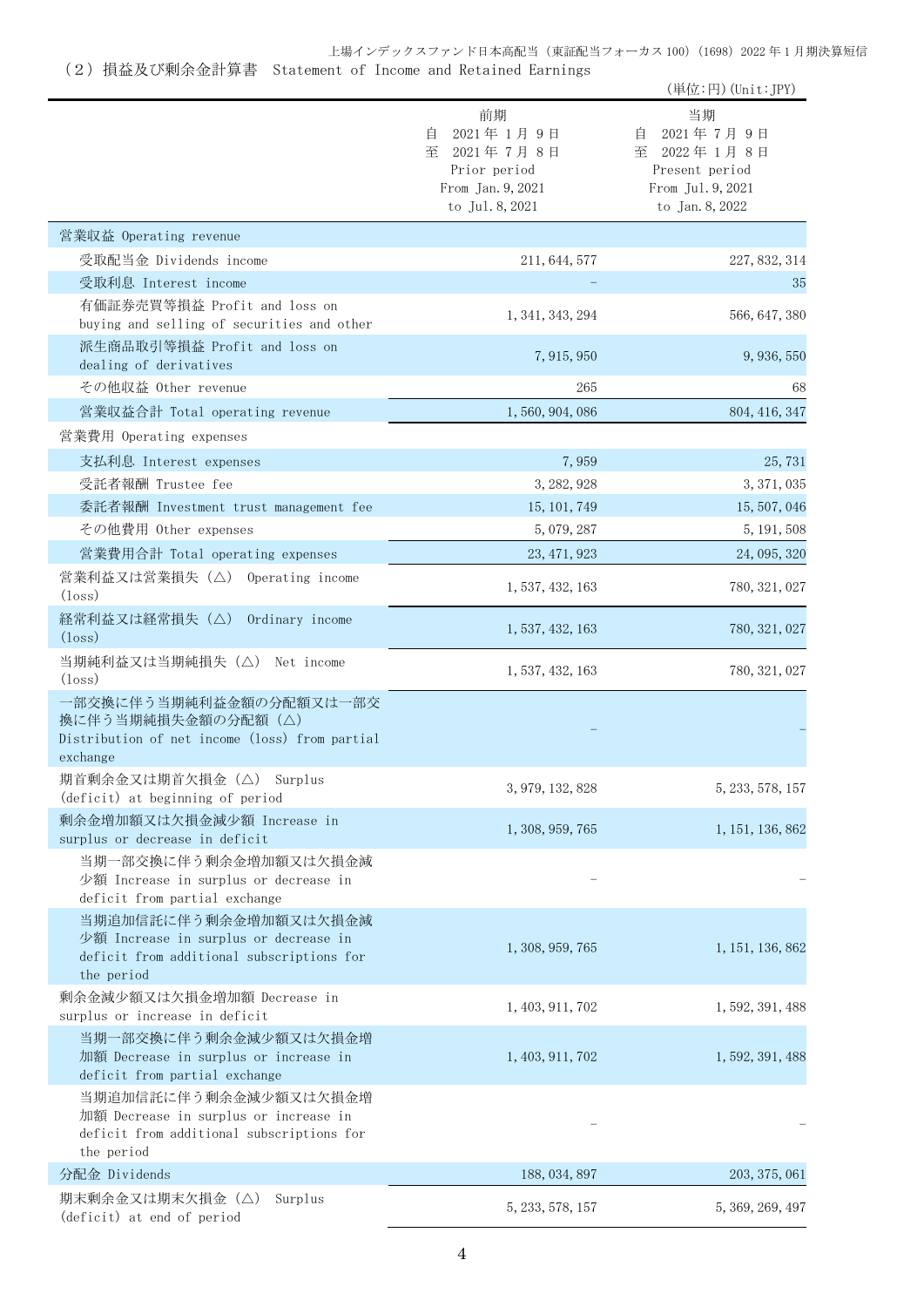(3)注記表

(重要な会計方針に係る事項に関する注記)

| 1. 有価証券の評価基準及び評価方法          | 株式及び投資証券は移動平均法に基づき、以下のとおり原則として時価で評価して |
|-----------------------------|---------------------------------------|
|                             | おります。                                 |
|                             | (1) 金融商品取引所等に上場されている有価証券              |
|                             | 金融商品取引所等に上場されている有価証券は、原則として金融商品取引所等にお |
|                             | ける計算期間末日の最終相場(外貨建証券の場合は計算期間末日において知りうる |
|                             | 直近の日の最終相場)で評価しております。                  |
|                             | (2)金融商品取引所等に上場されていない有価証券              |
|                             | 当該有価証券については、原則として、日本証券業協会等発表の店頭売買参考統計 |
|                             | 値(平均値)等、金融商品取引業者、銀行等の提示する価額(ただし、売気配相場 |
|                             | は使用しない)又は価格提供会社の提供する価額のいずれかから入手した価額で評 |
|                             | 価しております。                              |
|                             | (3)時価が入手できなかった有価証券                    |
|                             | 適正な評価額を入手できなかった場合又は入手した評価額が時価と認定できない事 |
|                             | 由が認められた場合は、投資信託委託会社が忠実義務に基づいて合理的な事由をも |
|                             | って時価と認めた価額もしくは受託者と協議のうえ両者が合理的事由をもって時価 |
|                             | と認めた価額で評価しております。                      |
| 2. デリバティブ等の評価基準及び評価デリバティブ取引 |                                       |
| 方法                          | 個別法に基づき原則として時価で評価しております。              |

(貸借対照表に関する注記)

|       |                            | 前期                   | 当期                 |
|-------|----------------------------|----------------------|--------------------|
|       |                            | 2021年7月8日現在          | 2022年1月8日現在        |
| $1$ . | 期首元本額                      | 7,587,317,508 円      | 7, 291, 759, 160 円 |
|       | 期中追加設定元本額                  | $1,945,042,800$ 円    | $1,382,959,200$ 円  |
|       | 期中一部交換元本額                  | $2, 240, 601, 148$ P | $2,044,352,652$ 円  |
| 2.    | 受益権の総数                     | $6,931,330$ $\Box$   | $6, 302, 629 \Box$ |
| 3.    | 担保資産                       |                      |                    |
|       | デリバティブ取引に係る差入委託証拠金代用有価証券とし |                      |                    |
|       | て担保に供している資産は次のとおりであります。    |                      |                    |
|       | 株式                         | 530, 586, 500 円      | 441, 204, 000 円    |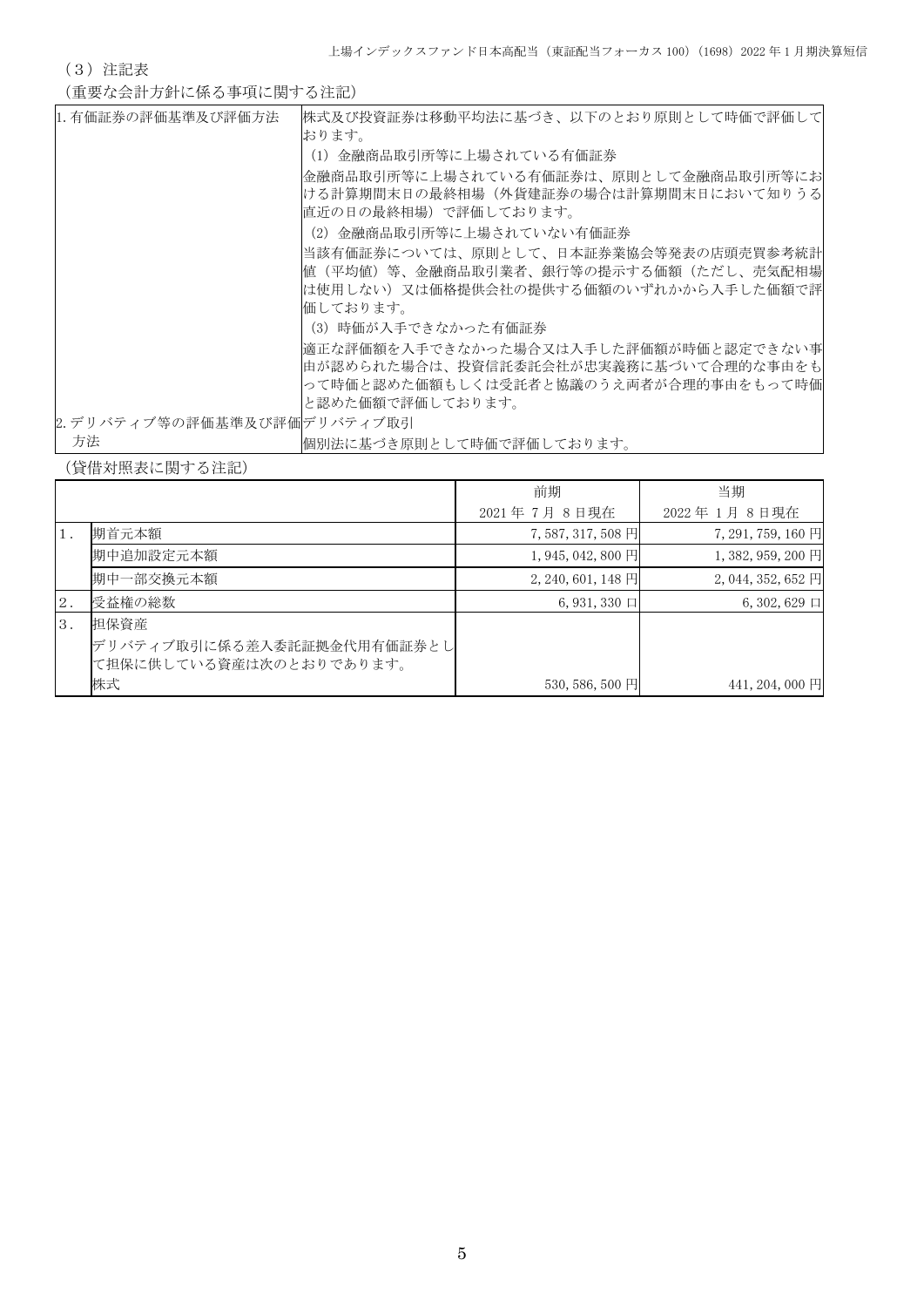(損益及び剰余金計算書に関する注記)

|   | 前期                         |                   |               | 当期                         |                    |
|---|----------------------------|-------------------|---------------|----------------------------|--------------------|
|   | 自 2021年1月9日                |                   | 自 2021年7月9日   |                            |                    |
|   | 至 2021年7月8日                |                   |               | 至 2022年1月8日                |                    |
|   | 分配金の計算過程                   |                   |               | 分配金の計算過程                   |                    |
|   | 2021年1月9日<br>自             |                   |               | 2021年7月9日<br>自             |                    |
|   | 至<br>2021年4月8日             |                   |               | 至 2021年10月8日               |                    |
| A | 当期配当等収益額                   | $110, 599, 304$ 円 |               | A 当期配当等収益額                 | 112, 264, 336 円    |
| B | 分配準備積立金                    | $131,586$ 円       | B             | 分配準備積立金                    | 269,608円           |
| C | 配当等収益額合計 (A+B)             | 110, 730, 890 円   | C             | 配当等収益額合計 (A+B)             | 112, 533, 944 円    |
| D | 経費                         | 11,961,255円       | D             | 経費                         | 12, 323, 845 円     |
| E | 収益分配可能額 (C-D)              | 98,769,635円       | E             | 収益分配可能額 (C-D)              | 100, 210, 099 円    |
| F | 収益分配金額                     | 97, 927, 607 円    | $-F$          | 収益分配金額                     | 99, 381, 683 円     |
| G | 次期繰越金 (分配準備積立金)<br>$(E-F)$ | 842,028 円         | G             | 次期繰越金 (分配準備積立金)<br>$(E-F)$ | 828, 416 円         |
| H | 口数                         | 7,362,978 口       |               | H 口数                       | $7,472,307$ $\Box$ |
| T | 分配金額 (100 口当たり)            | $1,330$ 円         |               | I 分配金額 (100 口当たり)          | $1,330$ 円          |
|   | 自 2021年4月9日                |                   |               | 自<br>2021年10月9日            |                    |
|   | 至 2021年7月8日                |                   |               | 至 2022年1月8日                |                    |
| A | 当期配当等収益額                   | 101, 037, 579 円   |               | A 当期配当等収益額                 | 115, 542, 350 円    |
| B | 分配準備積立金                    | 842,028 円         |               | B 分配準備積立金                  | 828, 416 円         |
| C | 配当等収益額合計 (A+B)             | 101, 879, 607 円   | $\mathcal{C}$ | 配当等収益額合計 (A+B)             | 116, 370, 766 円    |
| D | 経費                         | 11,502,709円       | D             | 経費                         | 11, 745, 744 円     |
| E | 収益分配可能額 (C-D)              | 90, 376, 898 円    |               | E 収益分配可能額 (C-D)            | 104, 625, 022 円    |
| F | 収益分配金額                     | 90, 107, 290 円    | $\mathbf{F}$  | 収益分配金額                     | 103, 993, 378 円    |
| G | 次期繰越金 (分配準備積立金)<br>$(E-F)$ | 269,608円          | G             | 次期繰越金 (分配準備積立金)<br>$(E-F)$ | $631,644 \; \Box$  |
| H | 口数                         | 6,931,330 口 H 口数  |               |                            | $6, 302, 629 \Box$ |
| T | 分配金額(100 口当たり)             | $1,300$ 円         |               | I 分配金額 (100 口当たり)          | $1,650 \;$ 円       |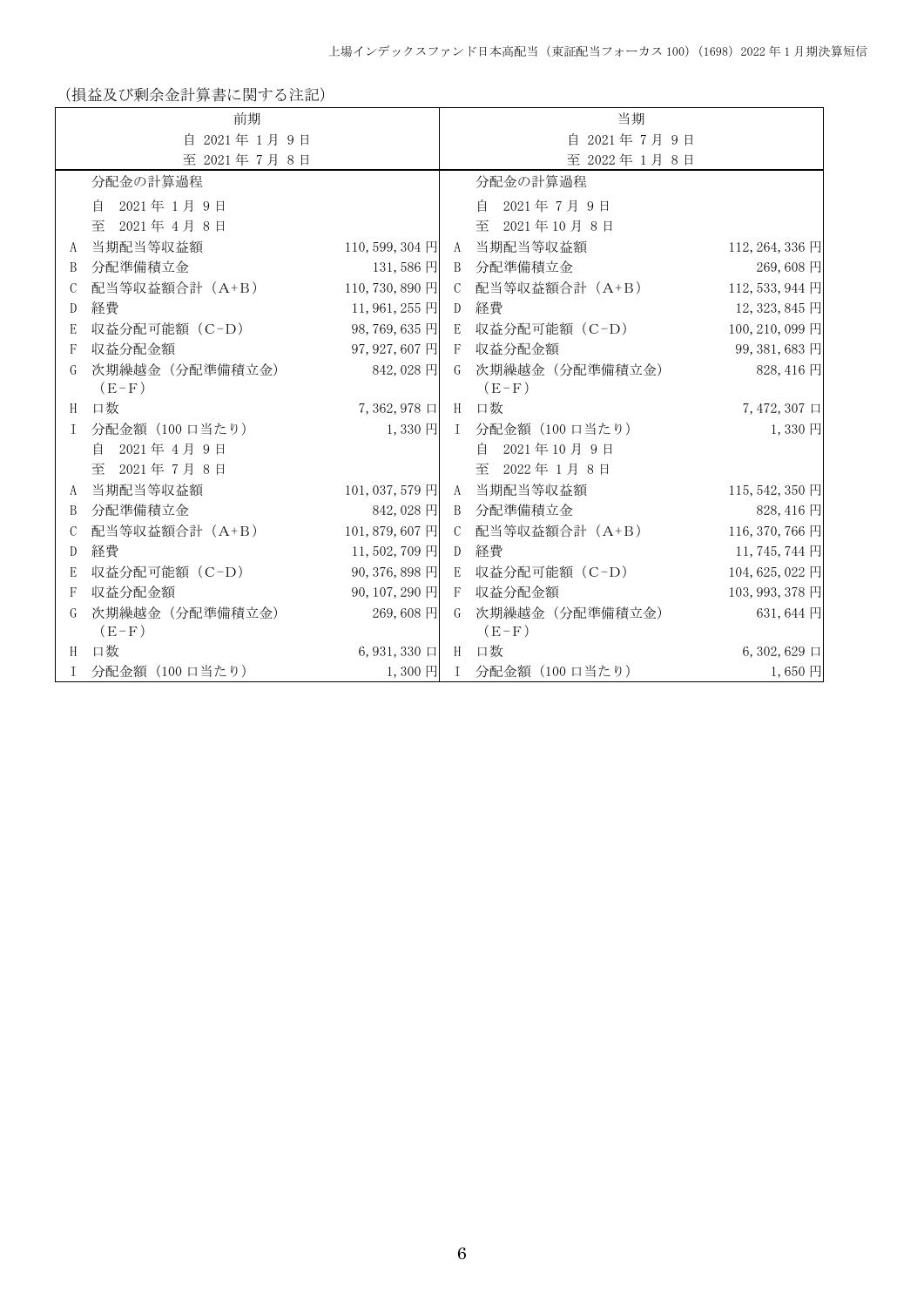(金融商品に関する注記)

Ⅰ金融商品の状況に関する事項

|                | 前期                                                                                                                                                                                                                                                                                 | 当期          |
|----------------|------------------------------------------------------------------------------------------------------------------------------------------------------------------------------------------------------------------------------------------------------------------------------------|-------------|
|                | 自 2021年1月9日                                                                                                                                                                                                                                                                        | 自 2021年7月9日 |
|                | 至 2021年7月8日                                                                                                                                                                                                                                                                        | 至 2022年1月8日 |
| 金融商品に対する取組方針   | 当ファンドは証券投資信託として、有価<br>証券、デリバティブ取引等の金融商品の<br>運用を信託約款に定める「運用の基本方<br>針」に基づき行っております。                                                                                                                                                                                                   | 同左          |
| るリスク           | 金融商品の内容及び当該金融商品に係  当ファンドが運用する主な有価証券は、<br>「重要な会計方針に係る事項に関する注<br> 記」の「有価証券の評価基準及び評価方 <br>法」に記載の有価証券等であり、全て売<br>買目的で保有しております。また、主な<br>デリバティブ取引には、先物取引、オプ<br>ション取引等があり、信託財産に属する<br> 資産の効率的な運用に資するために行う<br>ことができます。当該有価証券及びデリ<br>バティブ取引には、性質に応じてそれぞ<br>れ価格変動リスク、流動性リスク、信用<br>リスク等があります。 | 同左          |
| 金融商品に係るリスク管理体制 | 運用部門、営業部門と独立した組織であ<br>るリスク管理部門を設置し、全社的なリ<br>スク管理活動のモニタリング、指導の一<br>元化を図っております。                                                                                                                                                                                                      | 同左          |

#### Ⅱ金融商品の時価等に関する事項

|                             | 前期<br>2021年7月8日現在                                                                                                                              | 当期<br>2022年1月8日現在                                                              |
|-----------------------------|------------------------------------------------------------------------------------------------------------------------------------------------|--------------------------------------------------------------------------------|
| 貸借対照表計上額、時価及びその差額           | 貸借対照表計上額は期末の時価で計上し<br>ているため、その差額はありません。                                                                                                        | 同左                                                                             |
| 時価の算定方法                     | (1)有価証券<br>売買目的有価証券                                                                                                                            | (1)有価証券                                                                        |
|                             | 重要な会計方針に係る事項に関する注記<br>「有価証券の評価基準及び評価方法」に<br>記載しております。                                                                                          | 同左                                                                             |
|                             | (2)デリバティブ取引                                                                                                                                    | (2)デリバティブ取引                                                                    |
|                             | 「デリバティブ取引等に関する注記」に<br>記載しております。                                                                                                                | 同左                                                                             |
|                             | (3)上記以外の金融商品                                                                                                                                   | (3) 上記以外の金融商品                                                                  |
|                             | 短期間で決済されることから、時価は帳<br>簿価額と近似しているため、当該金融商<br>品の時価を帳簿価額としております。                                                                                  | 同左                                                                             |
| 金融商品の時価等に関する事項につい<br>ての補足説明 | 金融商品の時価には、市場価格に基づく<br>価額のほか、市場価格がない場合には合<br>理的に算定された価額が含まれておりま<br>す。当該価額の算定においては一定の前<br> 提条件等を採用しているため、異なる前<br>提条件等によった場合、当該価額が異な<br>ることもあります。 | 金融商品の時価の算定においては一定の<br> 前提条件等を採用しているため異なる前 <br> 提条件等によった場合、当該価額が異な<br>ることもあります。 |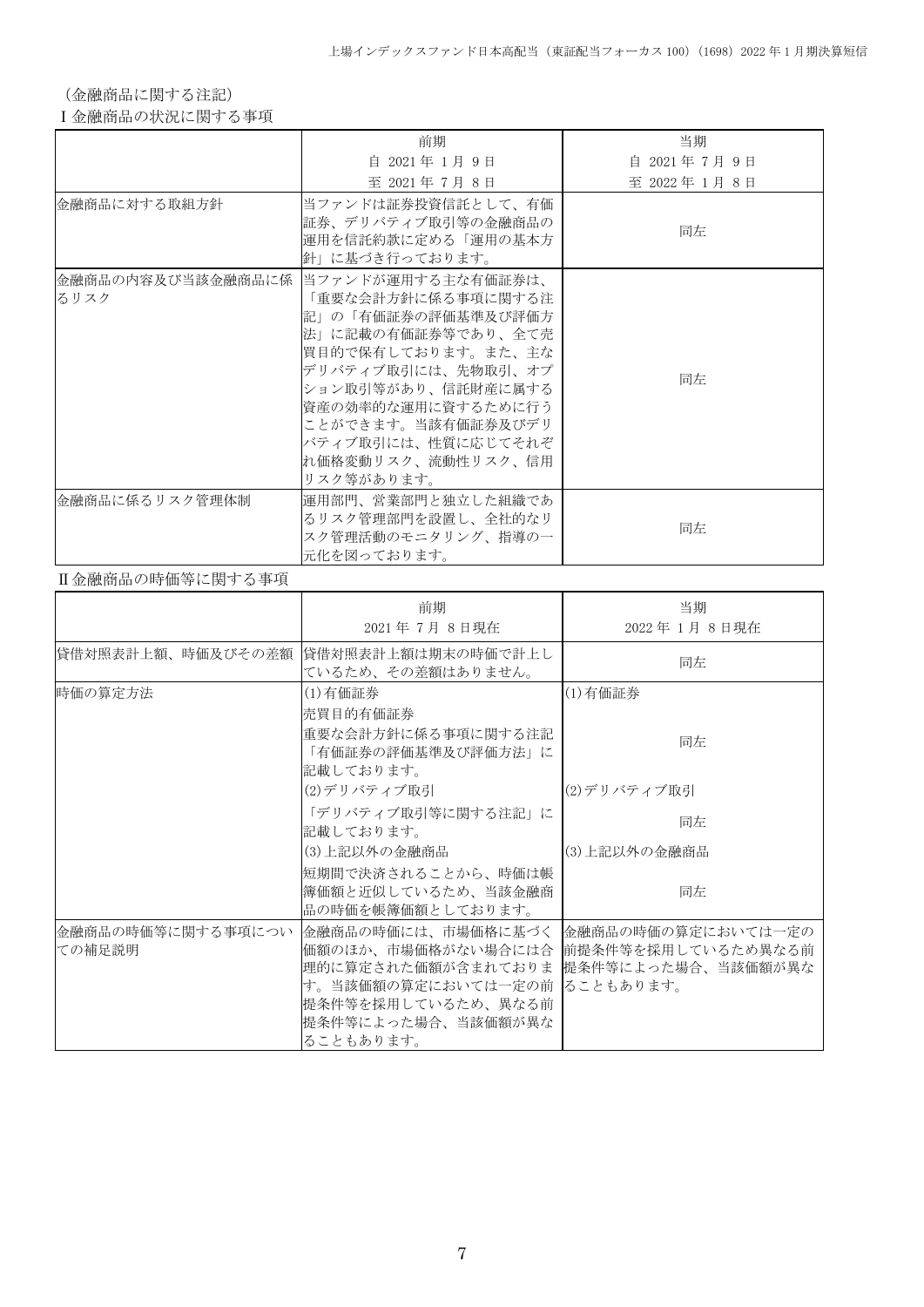# (有価証券に関する注記)

前期(2021 年 7 月 8 日現在)

売買目的有価証券

(単位:円)

| 種類   | 最終の計算期間の損益に含まれた評価差額 |
|------|---------------------|
| 株式   | 183, 416, 292       |
| 投資証券 | 44, 717, 762        |
| 合計   | 228, 134, 054       |

当期(2022 年 1 月 8 日現在)

売買目的有価証券

(単位:円)

| 種類   | 最終の計算期間の損益に含まれた評価差額     |
|------|-------------------------|
| 株式   | 176, 310, 300           |
| 投資証券 | $\triangle$ 9, 873, 359 |
| 合計   | 166, 436, 941           |

(デリバティブ取引等に関する注記)

取引の時価等に関する事項

(株式関連)

前期(2021 年 7 月 8 日現在)

(単位:円)

| 区分   | 種類       | 契約額等          |       | 時 価           | 評価損益                    |
|------|----------|---------------|-------|---------------|-------------------------|
|      |          |               | うち1年超 |               |                         |
| 市場取引 | 株価指数先物取引 |               |       |               |                         |
|      | 買建       | 313, 790, 000 |       | 307, 360, 000 | $\triangle 6, 430, 000$ |
|      | 合計       | 313, 790, 000 |       | 307, 360, 000 | $\triangle 6, 430, 000$ |

当期(2022 年 1 月 8 日現在)

(単位:円)

| 区分   | 種類       | 契約額等          |       | 時価            | 評価損益      |
|------|----------|---------------|-------|---------------|-----------|
|      |          |               | うち1年超 |               |           |
| 市場取引 | 株価指数先物取引 |               |       |               |           |
|      | 買建       | 335, 790, 000 |       | 338, 555, 000 | 2,765,000 |
|      | 合計       | 335, 790, 000 |       | 338, 555, 000 | 2,765,000 |

(注)1.時価の算定方法

株価指数先物取引の時価については、以下のように評価しております。

原則として特定期間末日に知りうる直近の日の主たる取引所の発表する清算値段又は最終相場で評価しておりま す。このような時価が発表されていない場合には、同特定期間末日に最も近い最終相場や気配値等、原則に準ずる 方法で評価しております。

2.株価指数先物取引の残高は、契約額ベースで表示しております。

3.契約額等には手数料相当額を含んでおりません。

4.契約額等及び時価の合計欄の金額は、各々の合計金額であります。